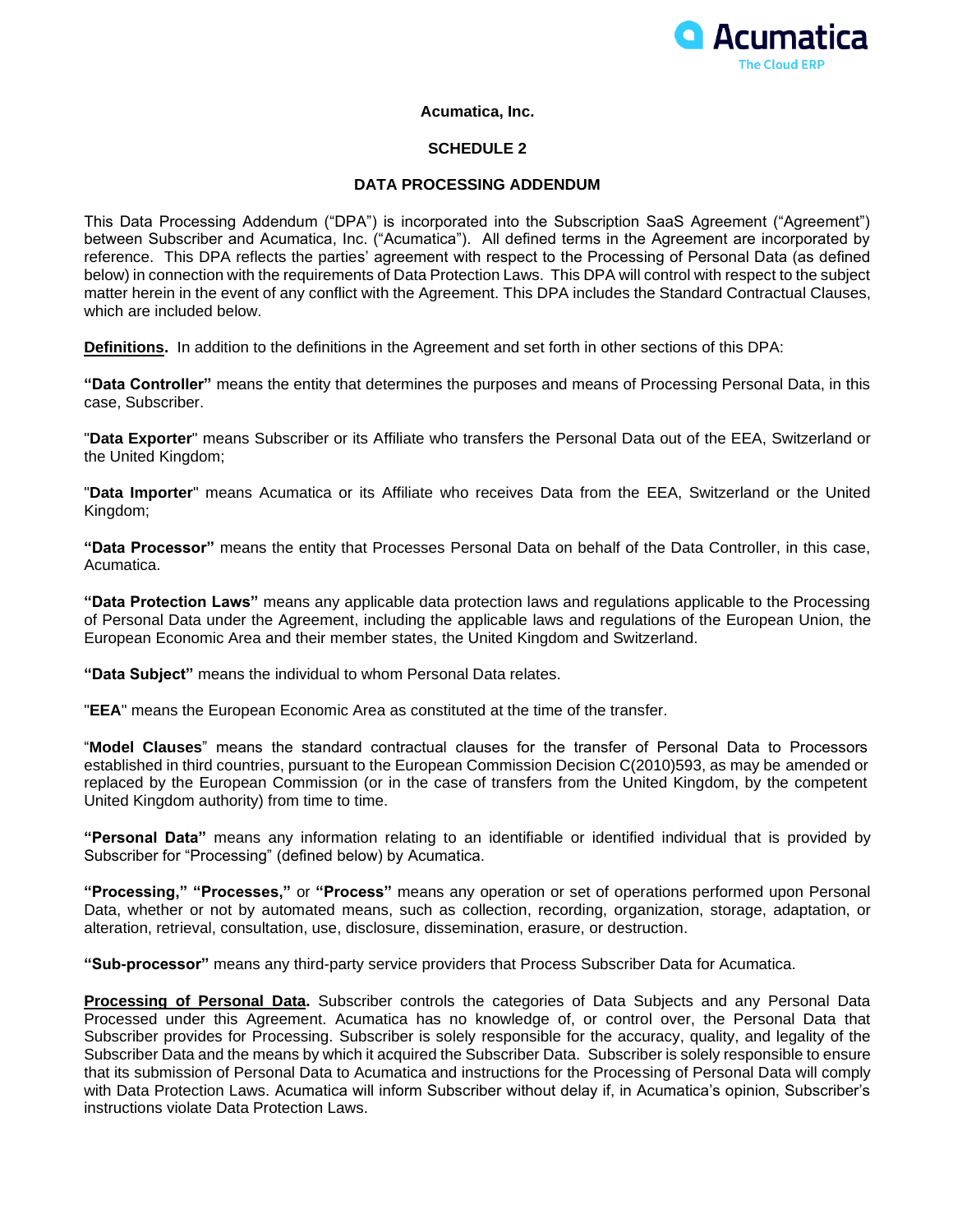

Acumatica will Process Personal Data on behalf of and in accordance with Subscriber's documented instructions (i) in accordance with the Agreement (including all documents incorporated into the Agreement) and (ii) to comply with Subscriber's other reasonable instructions communicated to Acumatica to the extent those instructions are consistent with the Agreement. Apart from such Processing, Acumatica will not Process Personal Data to or for third parties unless required to do so by applicable law; if such a requirement arises Acumatica will make reasonable efforts to inform Subscriber in advance of the required Processing, unless such notice is prohibited by law.

**Data Subject Requests***.* Acumatica shall, to the extent legally permitted, promptly notify Subscriber if Acumatica receives a request from a Data Subject to exercise the Data Subject's right of access, right of rectification, restriction of Processing, right of erasure ("right to be forgotten"), data portability, objection to Processing, or its right not to be Subject to an automated individual decision making ("Data Subject Request"). Taking into account the nature of the Processing, Acumatica shall assist Subscriber by appropriate technical and organizational measures, to assist Subscriber in the fulfillment of its obligation to respond to a Data Subject Request under Data Protection Laws. In addition, to the extent Subscriber does not have the ability to address a Data Subject Request because it does not have custody or control of the necessary information technology systems, Acumatica shall provide commercially reasonable assistance to facilitate the Data Subject Request, to the extent Acumatica has custody or control of relevant information technology systems and provided that the Data Subject Request is exercised in accordance with Data Protection Laws. To the extent legally permitted, Subscriber shall be responsible and will indemnify Acumatica for any costs arising from Acumatica providing such assistance.

**Acumatica Personnel and Sub-processors**. Acumatica shall ensure its personnel engaged in the Processing of Personal Data are informed of the confidential nature of the Personal Data, have received appropriate training on their responsibilities and have executed written confidentiality agreements that will survive the termination of their relationship with Acumatica. Acumatica shall ensure that access to Personal Data is limited to those personnel who require access to perform services or Process Personal Data in accordance with the Agreement. Subject to compliance with this paragraph, Subscriber expressly authorizes Acumatica to use Sub-processors to perform specific services on Acumatica's behalf to enable it to perform its obligations under the Agreement. Acumatica has entered into written agreements with its Sub-processors that contain obligations substantially similar to Acumatica's obligations under this DPA and those obligations contained in the Agreement relating to the processing of Personal Data. Acumatica's Sub-processors are::

- Amazon Web Services;
- Microsoft Azure; and
- Any other Acumatica Affiliates

Acumatica will notify Subscriber in writing of changes to its Sub-processors (including new Sub-processors) at least thirty (30) days in advance. If within thirty (30) days of receipt of such notice, Subscriber objects, in writing, to Acumatica's appointment of a new Sub-processor, provided that such objection is based on reasonable grounds relating to data protection, the parties will discuss such concerns in good faith with a goal of achieving resolution, failing which Subscriber may terminate the Agreement and this DPA without further liability upon written notice to Acumatica. Upon request, Acumatica will provide an up to date list of: (i) all Sub-processors involved in processing of Personal Data; (ii) the purposes for which the Sub-processors process Personal Data; and (iii) where the Subprocessors are located. Acumatica will be directly responsible to Subscriber for the acts and omissions of its Subprocessors in relation to the Personal Data.

**Security**. Acumatica shall maintain appropriate technical and organizational safeguards to protect the confidentiality, integrity, and security of Subscriber Data, including protection from unauthorized or unlawful Processing, accidental or unlawful destruction, unauthorized disclosure or access, accidental loss or alteration, or damage. Acumatica shall notify Subscriber without undue delay (and in any event within 24 hours) after becoming aware of the accidental or unlawful destruction, loss, alteration, unauthorized access, or unauthorized disclosure of Subscriber Data, including Personal Data, transmitted, stored, or otherwise Processed by Acumatica or its Subprocessor of which Acumatica becomes aware ("Subscriber Data Incident"). Acumatica shall make reasonable efforts to identify the cause of such Subscriber Data Incidents and take steps it deems necessary and reasonable to remediate the cause of such incidents to the extent doing so is within Acumatica's control. These obligations do not apply to incidents that are caused by Subscriber, its affiliates, or users.

**GDPR.** Acumatica will Process Personal Data in accordance with the General Data Protection Regulation ("GDPR")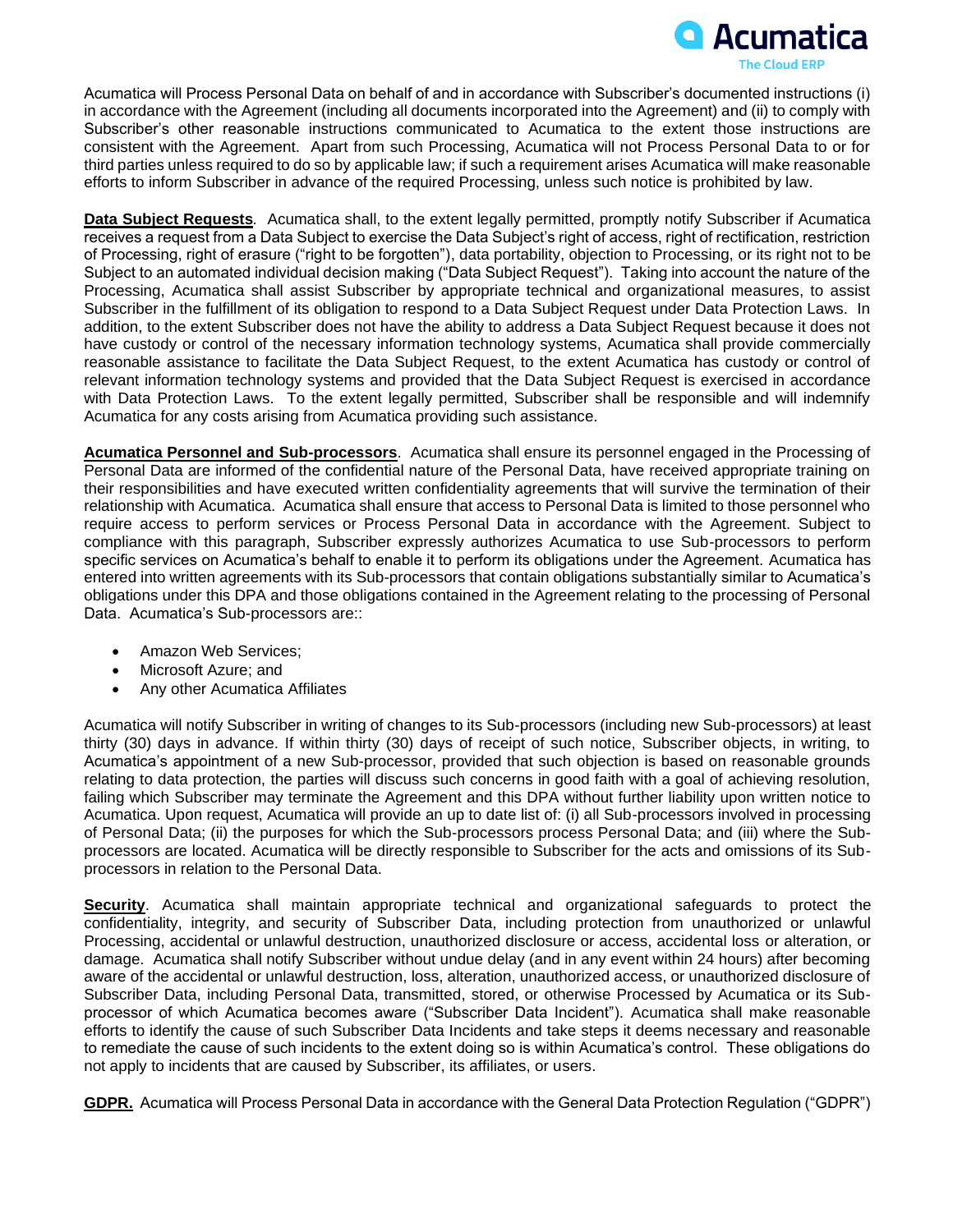

requirements to the extent applicable. Upon Subscriber's request, Acumatica shall provide Subscriber with reasonable cooperation and assistance to the extent needed for Subscriber to fulfill its obligation under the GDPR to conduct a data protection impact assessment related to Subscriber's use of the Services, but only where Subscriber does not have access to relevant information that is only available from Acumatica. To the extent required by the GDPR, in connection with the tasks in this section, Acumatica will provide reasonable assistance to Subscriber in cooperation, or prior to consultation, with any Supervisory Authority.

**Data Transfers.** Where Personal Data originating from the EEA, Switzerland and/or the United Kingdom is Processed by Acumatica outside the EEA, Switzerland or the United Kingdom (as applicable) in a territory that has not been designated by the competent EEA, Swiss and/or United Kingdom authority as ensuring an adequate level of protection pursuant to Data Protection Laws, then:

**a.** the Model Clauses are incorporated into this DPA by this reference, with each Data Exporter and Data Importer being deemed to have entered into the Model Clauses in its own name and on its own behalf as follows: (i) the applicable law for the purposes of clauses 9 and 11.3 of the Model Clauses shall be the law of the country in which the Data Exporter is established; (ii) Appendices 1 and 2 to the Model Clauses are deemed to incorporate the attachments to this DPA; and (iii) the optional illustrative indemnification clause in the Model Clauses are deemed to have been deleted;

**b.** if there is any conflict between this DPA and the Model Clauses, the Model Clauses will prevail;

**c.** in the event that the current Model Clauses are superseded or replaced by new standard contractual clauses approved by the competent EEA, Swiss and/or United Kingdom authority for the Personal Data, the Data Exporter and the Data Importer agree that such new standard contractual clauses shall automatically apply to the transfer of Data from the Data Exporter to the Data Importer and shall be deemed completed on a mutatis mutandis basis to the completion of the Model Clauses as described above;

**d.** If a Data Importer becomes aware that any law enforcement, regulatory, judicial or governmental authority (an "**Authority**") wishes to obtain access to or a copy of some or all Personal Data, whether on a voluntary or a mandatory basis, then unless legally prohibited as part of a mandatory legal compulsion that requires disclosure of Personal Data to such Authority, the Data Importer shall: (i) immediately notify the Data Exporter of such Authority's data access request; (ii) inform the Authority that any and all requests or demands for access to Personal Data should be notified to or served upon the Data Exporter (the original data controller) in writing; and (iii) not provide the Authority with access to Personal Data unless and until authorized by the Data Exporter. In the event a Data Importer is under a legal prohibition or a mandatory legal compulsion that prevents them from complying with (i)- (iii) in full, the Data Importer shall use reasonable and lawful efforts to challenge such prohibition or compulsion (and the Data Exporter acknowledges that such challenge may not always be reasonable or possible in light of the nature, scope, context and purposes of the intended Authority access request). If a Data Importer makes a disclosure of Personal Data to an Authority (whether with Data Exporter's authorization or due to a mandatory legal compulsion) the Data Importer shall only disclose such Personal Data to the extent the Data Importer is legally required to do so and in accordance with applicable lawful process.

**e.** Clause 4(d) shall not apply in the event that, taking into account the nature, scope, context and purposes of the intended Authority's access to the Personal Data, a Data Importer has a reasonable and good-faith belief that urgent access is necessary to prevent an imminent risk of serious harm to any individual. In such event, the Data Importer shall notify the Data Exporter as soon as possible following such Authority's access and provide the Data Exporter with full details of the same, unless and to the extent the Data Importer is legally prohibited from doing so.

**f.** Each Data Importer shall not knowingly disclose Personal Data to an Authority in a massive, disproportionate and indiscriminate manner that goes beyond what is necessary in a democratic society. Each Data Importer shall have in place, maintain and comply with a policy governing Personal Data access requests from Authorities it shall which at minimum prohibits: (i) massive, disproportionate or indiscriminate disclosure of Personal Data relating to data subjects in the EEA and the United Kingdom; and (ii) disclosure of Personal Data relating to data subjects in the EEA, Switzerland and the United Kingdom to an Authority without a subpoena, warrant, writ, decree, summons or other legally binding order that compels disclosure of such Personal Data.

**g.** Each Data Importer shall have in place and maintain in accordance with good industry practice measures to protect Personal Data from interception (including in transit from Data Exporter to the Data Importer and between different systems and services). This includes having in place and maintaining network protection to deny attackers the ability to intercept Personal Data and encryption of Personal Data whilst in transit to deny attackers the ability to read Personal Data.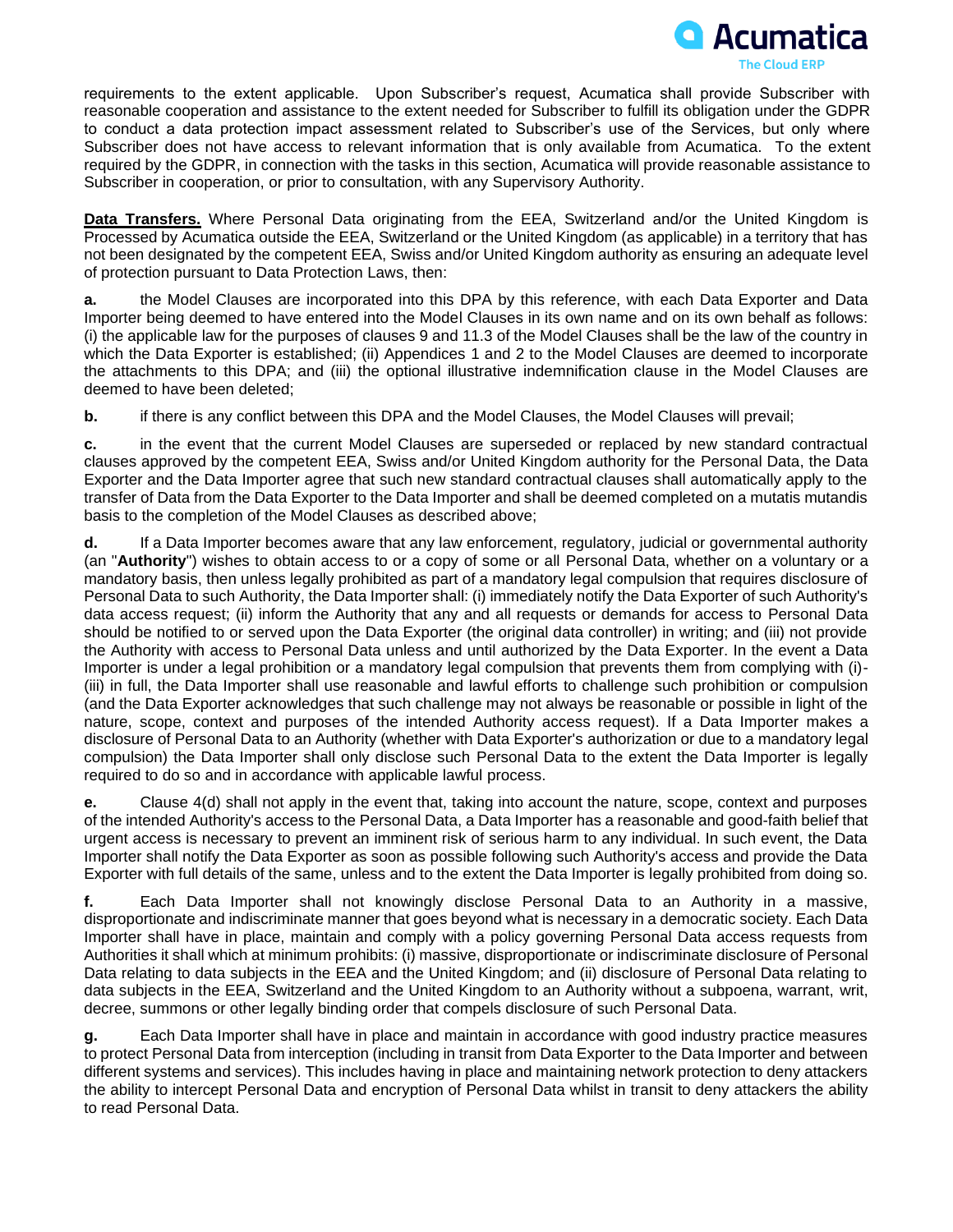

**Audit.** Acumatica shall permit Subscriber (or its appointed third party auditors) to audit Acumatica's compliance with this DPA, and shall make available to Subscriber all information necessary for Subscriber (or its third-party auditors) to conduct such audit. Acumatica acknowledges that Subscriber (or its third-party auditors) may enter its premises for the purposes of conducting this audit, provided that Subscriber gives it reasonable prior notice of its intention to audit, conducts its audit during normal business hours, and takes all reasonable measures to prevent unnecessary disruption to Acumatica's operations. Subscriber will not exercise its audit rights more than once in any twelve (12) calendar month period, except (i) if and when required by instruction of a competent data protection authority; or (ii) Subscriber believes a further audit is necessary due to a Subscriber Data Incident suffered by Acumatica. In the event that Acumatica is regularly audited against ISO 27001, SSAE 18 SOC 1, 2 and 3, and/or PCI standards, as applicable, by independent third party auditors, Acumatica shall supply a summary copy of its audit report(s) to Subscriber upon request, which reports shall be subject to the confidentiality provisions of the Agreement.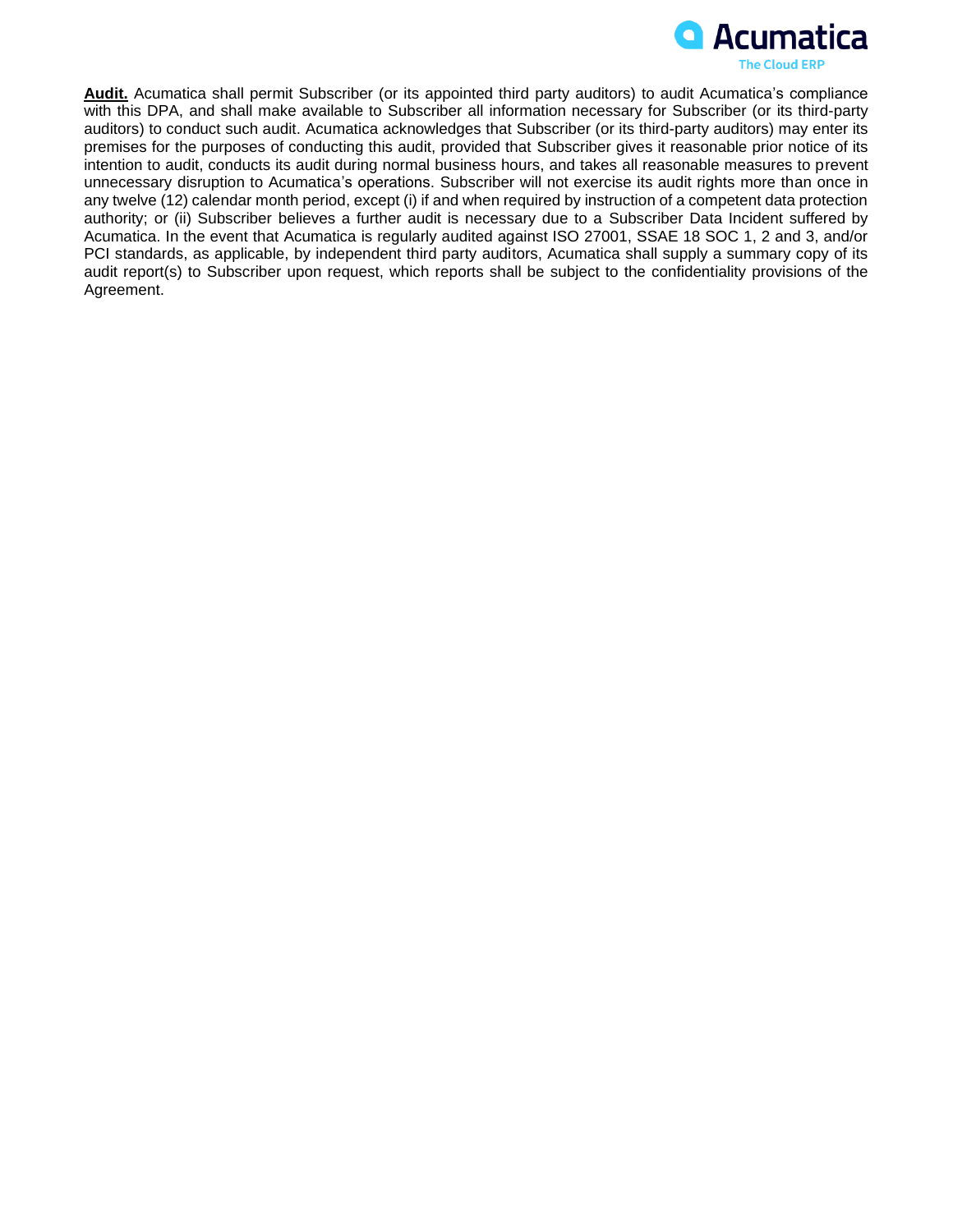

# **APPENDIX 1 TO THE STANDARD CONTRACTUAL CLAUSES**

This Appendix forms part of the Standard Contractual Clauses and must be completed and signed by the Parties.

## **A. Data exporter**

The data exporter is the Subscriber, as defined in the Subscription SaaS Services Agreement ("Agreement").

# **B. Data importer**

The data importer is Acumatica, Inc. ("Acumatica"). Acumatica is a provider of adaptable cloud and browser-based enterprise resource planning software, which processes personal data upon the instruction of the data exporter in accordance with the terms of the Agreement.

# **C. Data subjects**

The data exporter may submit Personal Data to Acumatica's Service, the extent of which is determined and controlled by the Data Exporter in its sole discretion.

The Personal Data may include, but is not limited to Personal Data concerning the Data Exporter's end users including employees, contractors and the personnel of the Subscriber and its suppliers, collaborators, and subcontractors. Data Subjects also includes individuals attempting to communicate with or transfer personal information to the Data Exporter's end users.

# **D. Categories of data**

The Data Exporter may submit Personal Data to the Acumatica Service, the extent of which is determined and controlled by the Data Exporter in its sole discretion, and which may include, but is not limited to the following categories of Personal Data:

- First and last name
- Title
- **Position**
- Employer
- Contact information (company, email, phone, physical business address)
- ID data
- Professional life data
- Professional skills information
- Personal life data
- Employee compensation information
- Connection data
- Localisation data
- Website usage information
- Email data
- System usage data
- Application integration data
- Other electronic data submitted, stored, sent, or received by end users via the Acumatica Service

# **E. Special categories of data (if appropriate)**

The Data Exporter may submit special categories of Personal Data to the Acumatica Service, the extent of which is determined and controlled by the Data Exporter in its sole discretion, and which may include, but is not limited to the following categories of sensitive Personal Data:

- Health and medical information
- Other electronic sensitive data submitted, stored, sent, or received by end users via the Acumatica Service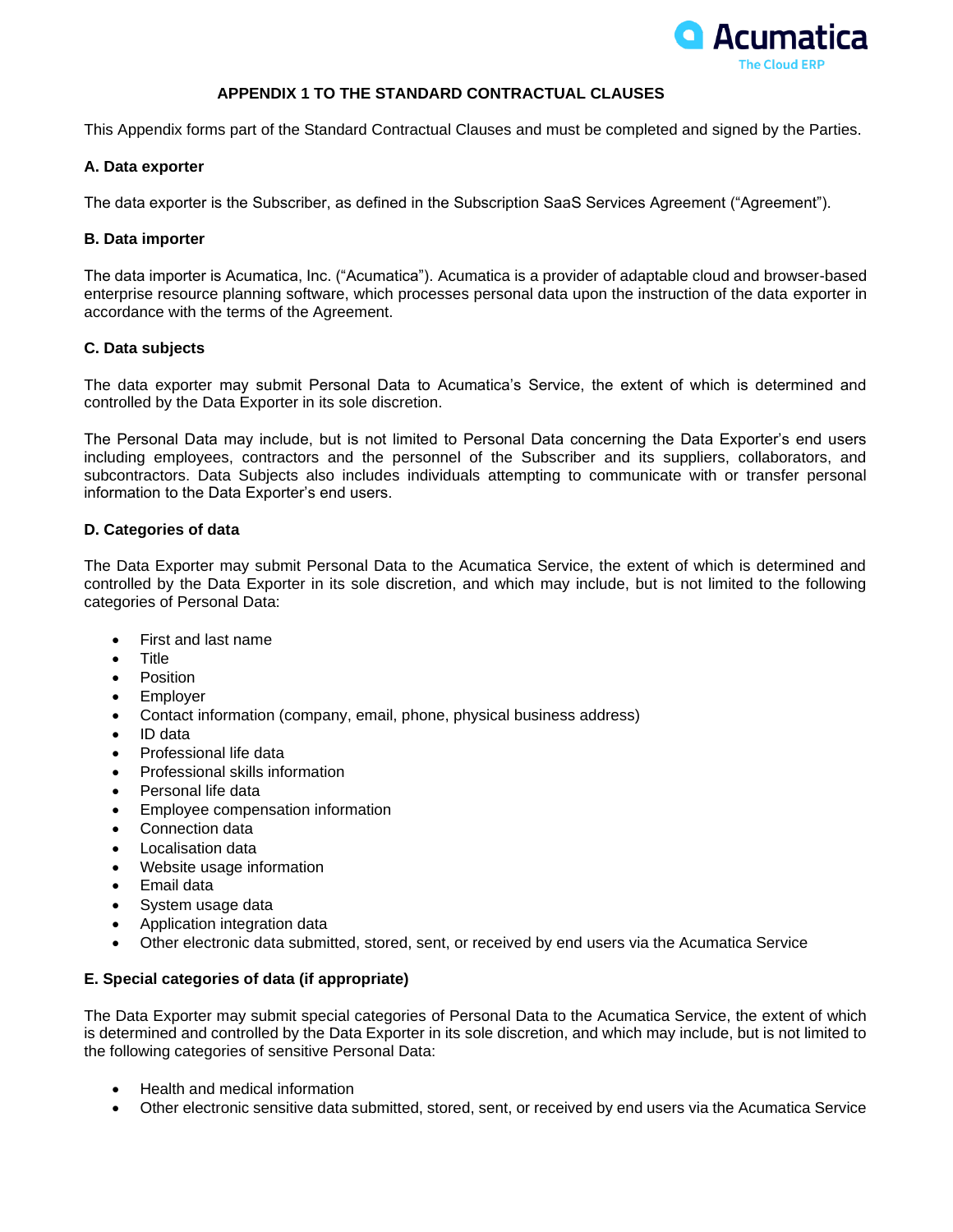

## **F. Processing operations**

The personal data transferred will be subject to the following basic processing activities:

### *Scope of Processing*

Personal data may be processed for the following purposes: to provide the third-level support services to

[Subscriber] for [Subscriber's] end users. The Data Exporter instructs the Data Importer to process personal data in countries in which the Data Importer or its sub-processors maintain facilities as necessary for it to provide the Service.

# *Term of Data Processing*

Data processing will be for the term specified in the Agreement. For the term of the Agreement, and for a reasonable period of time after the expiry or termination of the Agreement, the Data Importer will provide the Data Exporter with access to, and the ability to export, the Data Exporter's personal data processed pursuant to the Agreement.

# *Data Deletion*

For the term of the Agreement, the Data Importer will provide the Data Exporter with the ability to delete data as detailed in the Agreement.

### *Access to Data*

For the term of the Agreement, the Data Importer will provide the Data Exporter with the ability to access the Data Exporter's personal data from the Service in accordance with the Agreement.

### *Sub-processors*

The Data Importer may engage sub-processors to provide parts of the Service. The Data Importer will ensure subprocessors only access and use the Data Exporter's personal data to provide the Data Importer's products and services and not for any other purpose.

# **APPENDIX 2 TO THE STANDARD CONTRACTUAL CLAUSES**

### **Security Measures**

### **Description of the technical and organisational security measures implemented by the Data Importer in accordance with Clauses 4(d) and 5(c) (or document/ legislation attached):**

- 1. As a "Software as a Service" ("SaaS") provider, Acumatica's approach to information security is a risk management imperative we share with our customers.
- 2. Our information security program is designed to be consistent with internationally accepted standards and involves a layered, defense-in-depth approach to protecting the confidentiality, integrity and availability of systems and data, deploying administrative, technical and physical controls.
- 3. Our ERP solutions are designed and developed pursuant to secure software development lifecycle processes, for example, strict control over access to source code, rigorous code review and testing, securely segregated development, test and production environments, etc.
- 4. We require our entire team to review and certify compliance with a comprehensive set of information security policies, which we then monitor and enforce.